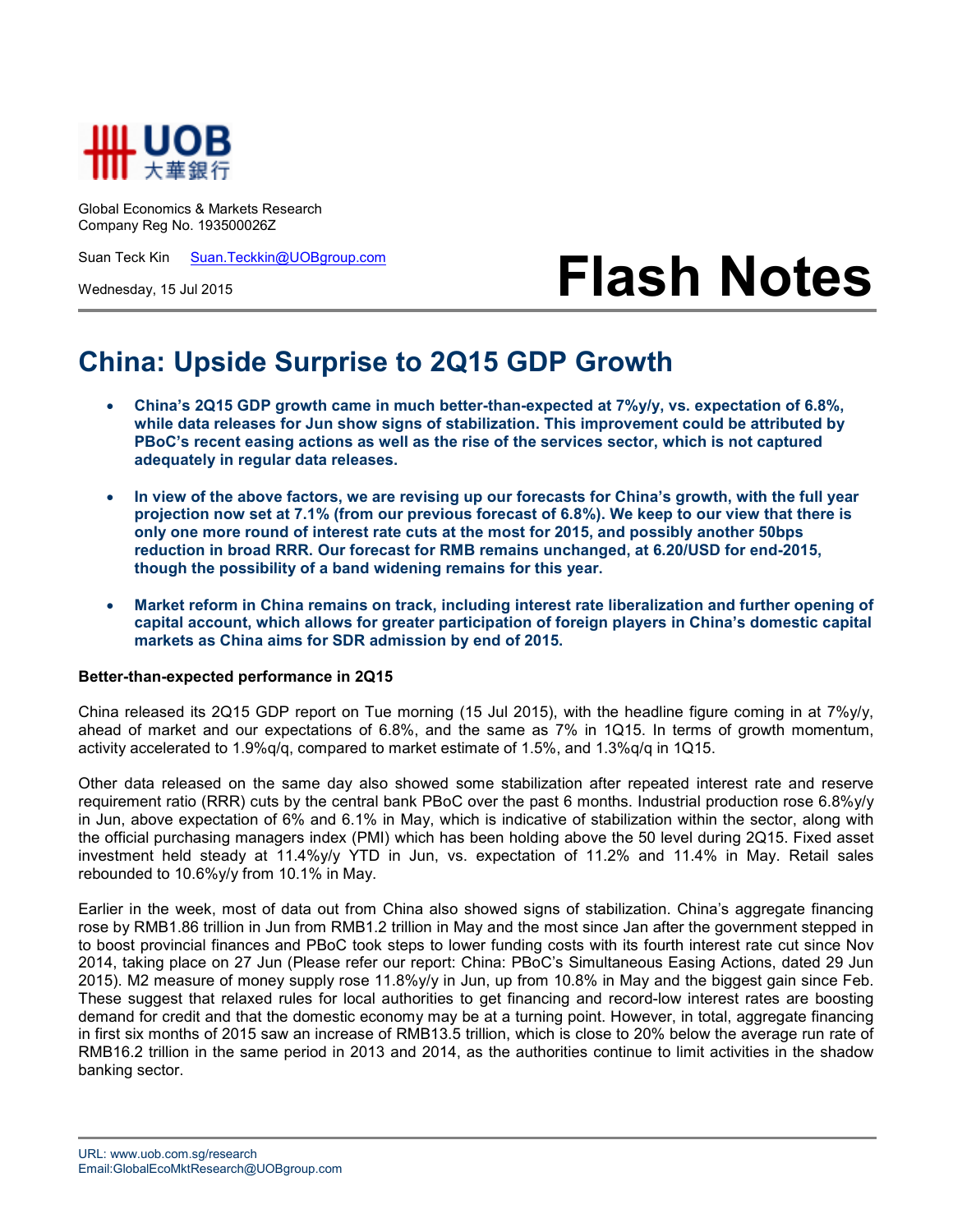China's exports rose for the first time in four months in Jun, advancing 2.1%y/y in RMB terms, ahead of market estimate for 1.2% growth. Imports dropped 6.7%y/y from the sharp decline of 18.1% in May, leaving a trade surplus of RMB284.2 billion or US\$45.8 billion. This resulted in near record high quarterly trade balance of US\$139 billion in 2Q15, 60% above US\$86 billion in 2Q of 2014, as imports have shrunk much faster than exports. For the first six months of 2015, China's trade surplus is a record high of US\$264 billion, more than doubled the US\$103 billion trade surplus in first half of 2014. While the net trade balance will be supportive of headline GDP growth figure, the declines in imports demand, 16%y/y lower in 2Q15 at US\$809 billion is a cause for worries as to outlook in the months of ahead.

### **Implications**

**With the upside surprise in the 2Q15 GDP report as well as stabilization in data for Jun, the aggressive measures from PBoC appear to be having at least some positive effect** in arresting the deterioration in business activities and laying a more solid foundation ahead. These include the surprise simultaneous cuts announced on 27 Jun, which already had three interest rate cuts prior to that. In addition, the announcement on 24 Jun 2015 of the removal of loans-to-deposit ratio cap of 75% is also a positive development for the broader economy, along with a slew of liquidity tools that the PBoC could deploy to ensure reasonable funding costs in the system.

**Another factor that explains the surprise in 2Q15 GDP report is the shift away from manufacturing and towards services sector which is playing an increasingly large role** and which is not being fully captured in most of the monthly data releases that the market is accustomed to. This could be inferred from the retail sales data where there is a breakdown of both sales in physical stores and online sales. In the 2Q15 report, data show that online sales of physical retail goods account for 9.7% share of total sales of retail goods of RMB1.6 trillion in the first 6 months of 2015, which would have been negligible a few years earlier. What is even more staggering is the rapid growth in the online sector: online sale of goods and services rose by 39%y/y in first half of 2015. These data are not adequately reported on a regular basis and with China moving towards further liberalization of the financial sector and greater emphasis in services sector such as the Internet Plus strategy, the market needs to pay close attention to the developments to have a more complete understanding of China's economy.

**In light of the 2Q15 data as well as the recent slew of monetary policy easing, we are revising up our forecasts for China's growth, with the full year projection now set at 7.1% (from our previous forecast of 6.8%), with 3Q15 and 4Q15 growth expectations at 7.2%y/y for now (from previous forecasts of 6.7% and 6.9%, respectively).** 

**The stabilization in activities means that PBoC would be less inclined to continue its aggressive interest rate cuts** in the months ahead. We keep to our view that there is only one more round of interest rate cuts at the most for 2015. Similarly for the systemwide RRR, we think that there is at most 100bps reduction for 2015, and we think the probability is in favour of just another 50bps cut in broad RRR.

**As for the RMB, China's aim in achieving the admission to IMF's Special Drawing Rights (SDR) basket of currencies should keep the currency broadly stable**. We are keeping our end-2015 USD/RMB forecast of 6.20 and maintain our view that further widening of the RMB trading band this year remains a possibility.

China's focus on financial market reforms will remain on track this year, in addition to the SDR ambition. This is reflected in PBoC's 2Q15 monetary policy report released on Tue (14 Jul) which reaffirmed the further liberalization such as interest rates and reform of exchange rate mechanism. The central bank also said it will keep RMB exchange rate basically stable as well as to lower financing costs, and to achieve reasonable credit, aggregate financing growth.

In addition, PBoC also announced on 14 Jul easier access by foreign investors to its RMB35.3 trillion (outstanding bonds as at end-May 2015) interbank bond market, as foreign central banks, sovereign wealth funds and global financial organizations will no longer need pre-approval to trade bonds, interest-rate swaps and conduct repurchase agreements. Note that only 2% of the bonds are held by foreign institutions in China, including central banks which are significantly below the figures for emerging markets such as Malaysia and Indonesia which routinely see share